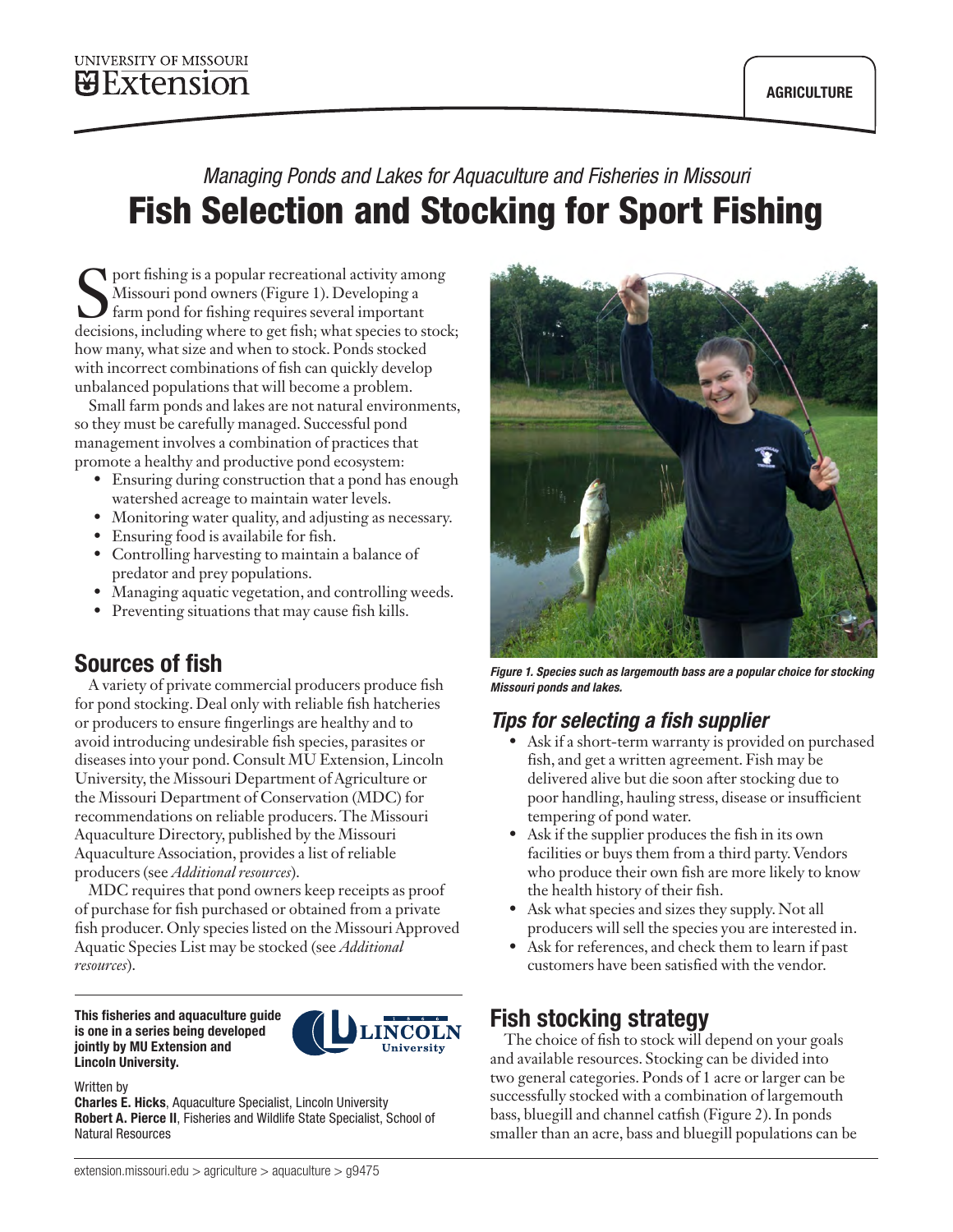

*Figure 2. Stocking the correct numbers of largemouth bass (left) and bluegill sunfish (right) in ponds larger than an acre will help ensure a balanced fishery and provide excellent angling opportunities for years. Figure 3. Channel catfish can be stocked in ponds with largemouth bass and* 

hard to manage. Stocking a single species such as channel catfish or developing a hybrid bluegill or sunfish fishery in combination with channel catfish are better options for small ponds. These species will have to be restocked regularly as they are harvested (Figures 3 and 4).

Stocking recommendations for establishing a balanced sport fish population are based on information from years of research by the Missouri Department of Conservation. For the best fishing, you must stock these fish in the proper ratios. Incorrect fish stocking may result in unbalanced fish populations and affect the production of harvestable fish.

# Estimating pond size

You need to know the acreage of your pond to determine the recommended numbers of fish to stock. MU Extension publication G9474, *Pond Construction and Management Considerations*; MDC's *Missouri Pond Handbook*; and other publications listed under *Additional resources* provide information on estimating pond size.

Consider the following fish stocking options when determining what types of fish you want in your pond.

# *Stocking fish for ponds 1 acre or larger*

Largemouth bass and bluegill are a common combination for stocking ponds in Missouri. A healthy pond has a balance of predator and prey species, and bass and bluegill provide this balance better than any other combination of species in ponds larger than an acre. This pairing also allows you to add a few other species, such as redear sunfish, channel catfish and fathead minnows, to provide additional fishing opportunities and supplemental forage. Grass carp may also be stocked if the pond has an aquatic weed problem that needs to be controlled.

When stocked at recommended rates and properly managed, these species can provide years of good fishing. The recommended rates allow for healthy fish growth and provide enough fish to allow for taking some without hurting your pond's future fishing (Table 1). Stock all species except bass in the fall, when the pond is half full and filling. Stock bass the next spring.

• Stocking at lower densities is recommended in some counties due to a lack of adequate soil fertility. (Refer to the *Missouri Pond Handbook* for county-specific recommendations.) Stocking at higher densities in these locations usually results in slow growth and small populations of all fish species.



*bluegill or as a single species in smaller ponds. They will reach harvestable size in two to three years.*



*Figure 4. Hybrid sunfish can be stocked in small ponds for angling opportunities. They will need to be restocked regularly as they are harvested.*

- No additional stocking should be necessary after the initial stocking of bass, bluegill or redear if you follow harvest recommendations to maintain a balanced population of these species.
- Channel catfish will not reproduce well in ponds stocked with bass, so they will need to be replaced after they have been harvested.
- Fathead minnows are optional for ponds stocked with bass but provide extra food to promote faster growth. They will be eaten quickly and must be restocked annually.
- Grass carp may be included at a rate of five per acre, in most cases, to prevent excessive aquatic weed growth. Consult a fisheries biologist or extension specialist before stocking grass carp in your pond.

Fingerling sunfish, such as bluegill and redear; catfish; grass carp; and fathead minnows can be stocked in the fall and early winter. Stock 500 bluegill sunfish fingerlings per acre or, if desired, a combination of 350 bluegill and 150 redear sunfish per acre (Figure 5). You can also stock 100 channel catfish fingerlings, 4 to 6 inches long, per acre if you are interested in adding another species to the pond for angling. Fathead minnows can be stocked at 3 pounds per acre to provide an additional source of forage.

Stock 100 largemouth bass fingerlings per acre in May or June of the next spring. The sunfish and fathead minnows will be getting ready to spawn at that point, which will help ensure prey are available for young bass. Largemouth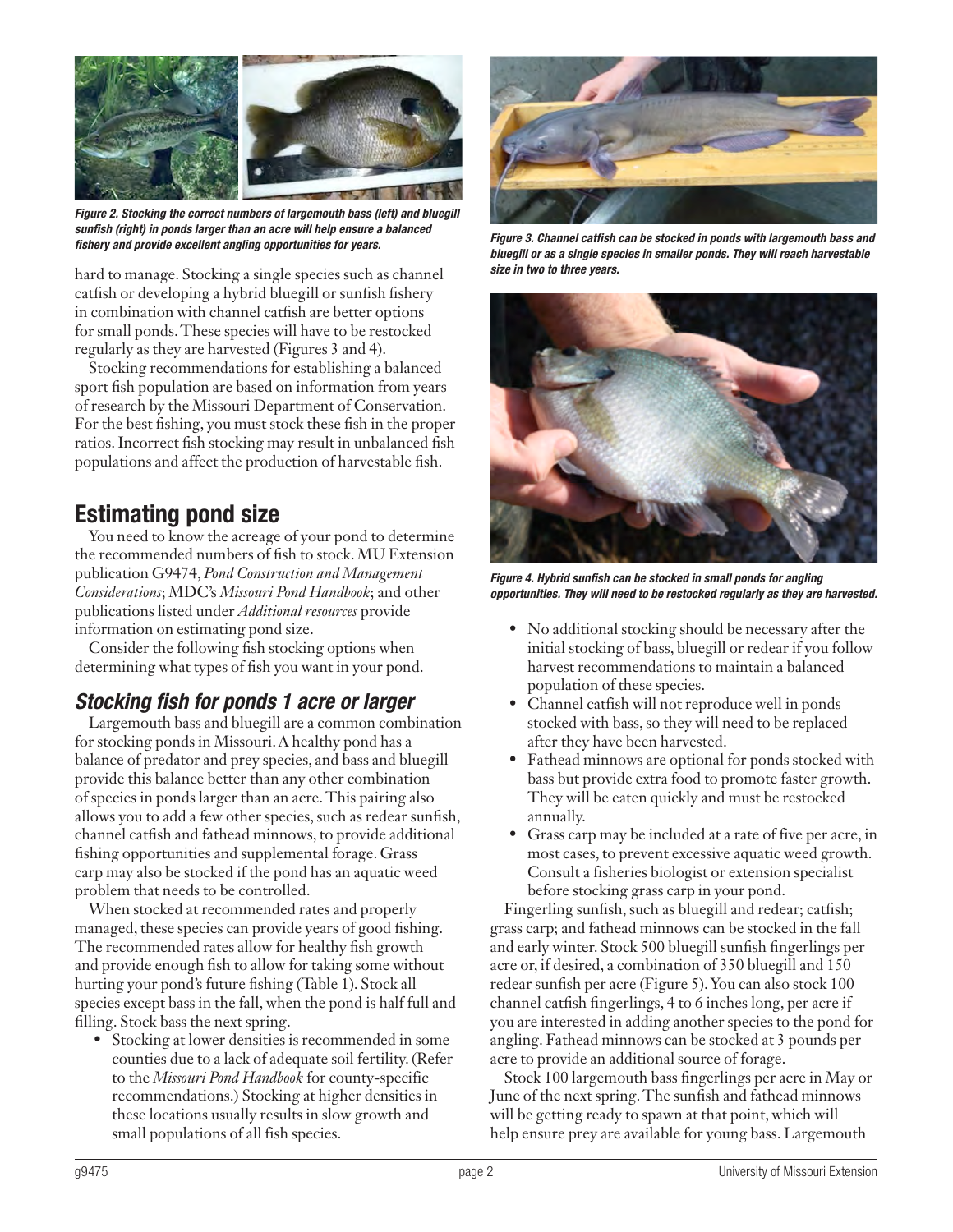

*Figure 5. Redear sunfish fingerlings can be stocked with bluegill.*

bass prey on a variety of species, including small fish, frogs, crayfish and insects. Bass will spawn once a year in ponds and small lakes in Missouri. Where prey are plentiful, bass will grow rapidly, reaching 3 to 5 inches their first summer and up to 15 inches after three years. In Missouri, they reach spawning size at 10 to 12 inches, usually when they are between one and two years old.

Crappie are also a popular sport fish, but they rarely thrive in small ponds and lakes and should generally only be added to lakes larger than 50 acres. Crappie compete with bass for food, and they spawn earlier in the spring than bass and bluegill, meaning they will compete with young fingerlings for forage. Additional forage, such as fathead minnows, must be added continually to avoid stunting the growth of crappie and largemouth bass. Bluegill spawning will be unsuccessful if too many predator fish are stocked in the pond. If you stock crappie, the best plan is to stock hybrids of black and white crappie so their reproduction will not outpace the small bass.

### *Stocking fish for ponds 1 acre or smaller*

Stocking combinations of largemouth bass and sunfish is less successful in ponds smaller than an acre. Sunfish populations increase too fast for any individual fish to grow to a harvestable size. Additionally, bass can easily be overharvested in small ponds and do not provide enough pressure on sunfish populations to keep them in check. However, several stocking options work well in these smaller ponds if managed correctly.

For ponds managed specifically for recreational fishing, you can stock 50 largemouth bass, 50 channel catfish and either 500 bluegill sunfish or a combination of 250 hybrid sunfish and 250 bluegill per acre. Catfish will need to be

### Soil fertility, stocking rates and supplemental feeding

Stocking considerations should include the soil fertility of the surrounding pond watershed and whether supplemental feeding will be necessary. This guide does not provide details on such specifics, so you should consult a fisheries biologist or extension specialist if you are interested in increasing stocking rates and supplemental feeding fish. Alternative fish stocking strategies can work but also require professional advice. Each situation is different, and no single recommendation can cover every case.

restocked regularly. You can also stock fathead minnows for added forage at 3 to 5 pounds per acre. Alternatively, you can stock 150 redear sunfish instead of the bluegill.

Channel catfish can be stocked in smaller ponds at 200 fingerlings per acre, but they will require supplemental feeding. Hybrid sunfish stocked at 500 fingerlings per acre are also an option, particularly if the pond will be fished frequently.

### Additional tips for success

- Portions of the pond should be at least 8 feet deep so fish populations have a refuge from higher water temperatures and dry conditions in summer.
- Exclude livestock with a permanent fence if the pond's surface area is smaller than 5 acres.
- Construct dams for permanence and water tightness; drainage areas should be adequate for water storage, but not excessive.
- Other than fathead minnows, no fish should be in the pond before fingerlings are stocked.
- Three species are recommended for Missouri ponds: bluegill, largemouth bass and channel catfish. Channel catfish are not necessary to maintain a balanced population, but they add fishing opportunities. Some specialty species may be added once the three species are established.
- A sound management program will yield years of good fishing. Fishing and harvesting are vital to ensure a balanced fish population. You can find additional information on managing for balanced fish populations in the *Missouri Pond Handbook* and in other publications in this extension series.

|  | Table 1. Recommended stocking rates and species combinations for ponds larger than 1 acre. |
|--|--------------------------------------------------------------------------------------------|
|--|--------------------------------------------------------------------------------------------|

|                                    | Number of fish fingerlings per surface acre |          |                       |                        |                        |  |
|------------------------------------|---------------------------------------------|----------|-----------------------|------------------------|------------------------|--|
| <b>Stocking combinations</b>       | Largemouth bass                             | Blueaill | <b>Redear sunfish</b> | <b>Channel catfish</b> | <b>Fathead minnows</b> |  |
| Bass and bluegill                  | 100                                         | 500      |                       |                        | 3 pounds               |  |
| Bass, bluegill and catfish         | 100                                         | 500      |                       | 100                    | 3 pounds               |  |
| Bass, bluegill and redear          | 100                                         | 350      | 150                   |                        | 3 pounds               |  |
| Bass, bluegill, redear and catfish | 100                                         | 350      | 150                   | 100                    | 3 pounds               |  |